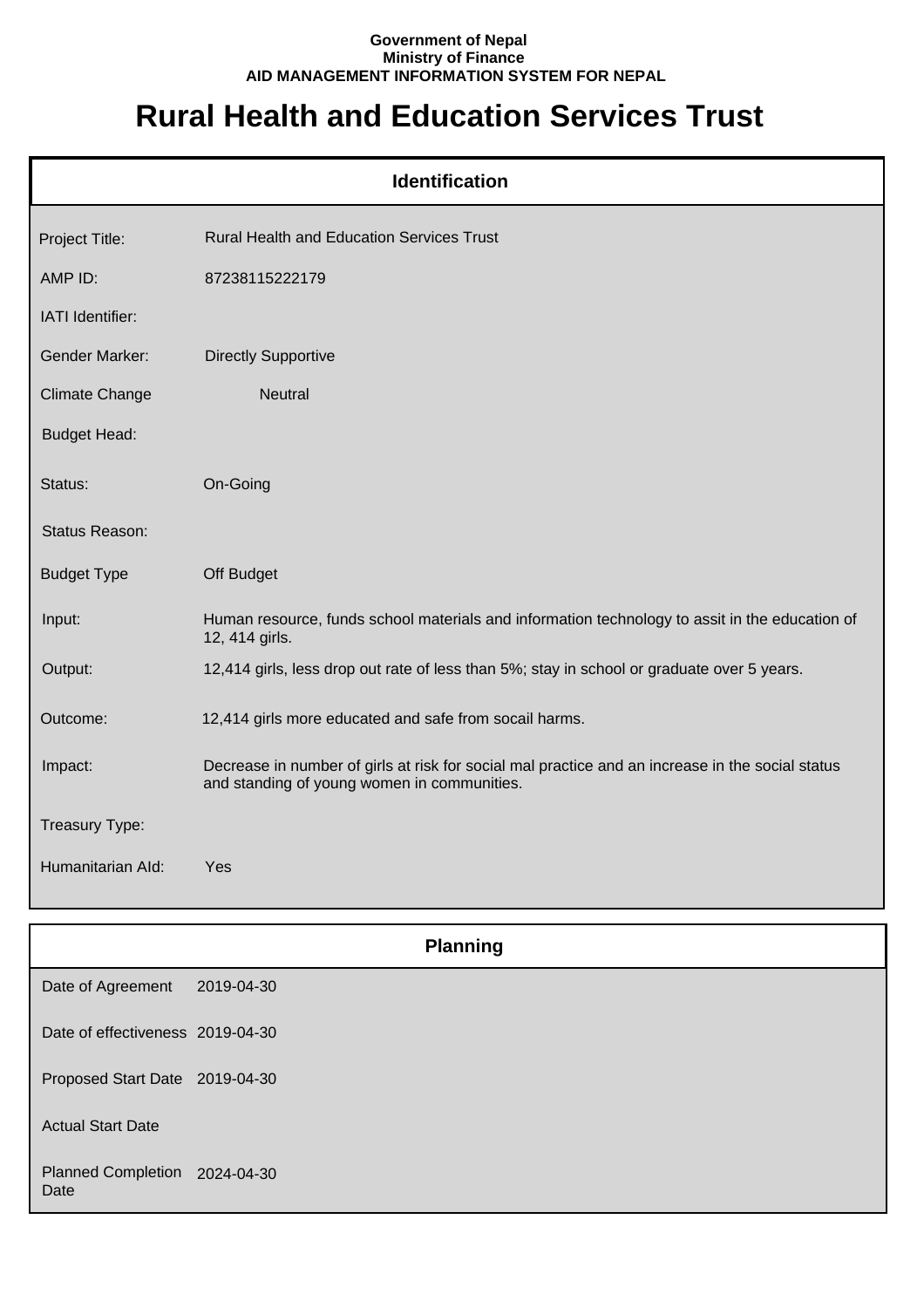| <b>Location</b>              |            |  |
|------------------------------|------------|--|
| Location                     | Percentage |  |
| Kathmandu (Kathmandu)        | 4.0%       |  |
| Kailali (Dhangadhi)          | 10.0%      |  |
| Siraha (Siraha)              | 1.0%       |  |
| Kanchanpur (Mahendara Nagar) | 3.0%       |  |
| Ramechhap (Manthali)         | 11.0%      |  |
| Banke (Nepalgunj)            | 5.0%       |  |
| Kavrepalanchok (Dhulikhel)   | 5.0%       |  |
| Syangja (Syangja)            | 2.0%       |  |
| Makwanpur (Hetauda)          | 12.0%      |  |
| Chitwan (Bharatpur)          | 1.0%       |  |
| Bardiya (Gulariya)           | 3.0%       |  |
| Tanahu (Damauli)             | 5.0%       |  |
| Bhaktapur (Bhaktapur)        | 2.0%       |  |
| Kaski (Pokhara)              | 1.0%       |  |
| Lalitpur (Patan)             | 4.0%       |  |
| Surkhet (Surkhet)            | 4.0%       |  |
| Sindhupalchok (Chautara)     | 19.0%      |  |
| Udayapur (Gaighat)           | 8.0%       |  |

| <b>National Plan</b>                                                            |            |
|---------------------------------------------------------------------------------|------------|
| Program                                                                         | Percentage |
| [ Education ] [ Social Development Policy ] [ National Development Plan (NDP) ] | 100.0%     |

**Sector**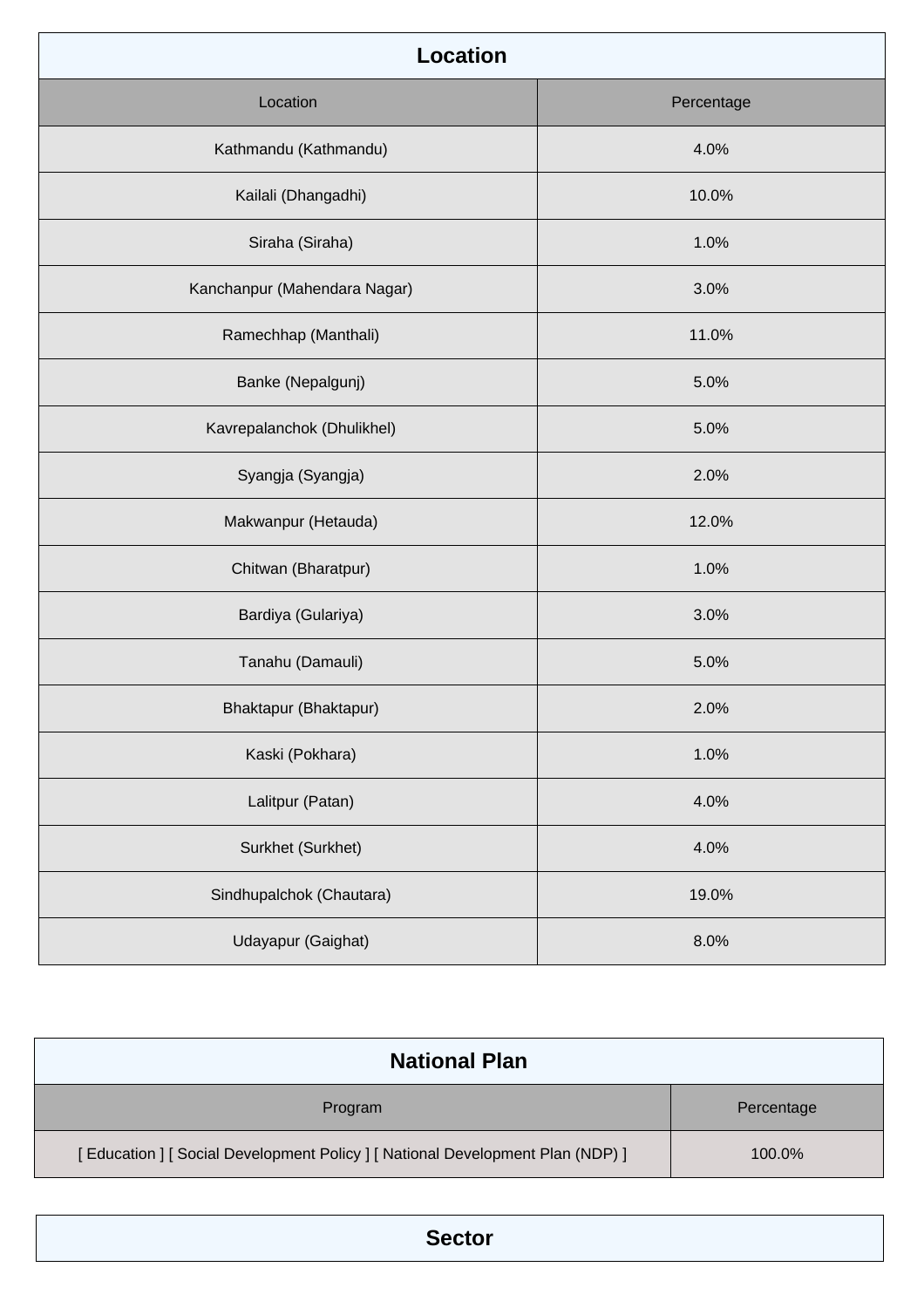| Sector                                  | Percentage |
|-----------------------------------------|------------|
| Nepal Sector Classification EDUCATION 0 | 100.0%     |

| <b>Implementing/Executing Agency</b>          |        |  |
|-----------------------------------------------|--------|--|
| <b>Implementing Agency</b>                    |        |  |
| Non Governmental Organisations                | 100.0% |  |
| <b>Executing Agency</b>                       |        |  |
| Non Governmental Organisations                | 100.0% |  |
| <b>Responsible Organization</b>               |        |  |
| Ministry of Education, Science and Technology | 100.0% |  |
| Donor                                         |        |  |
| American Himalayan Foundation                 | 0.0%   |  |

| <b>Funding</b>             |                       |                       |                                      |            |                     |
|----------------------------|-----------------------|-----------------------|--------------------------------------|------------|---------------------|
| Transaction<br>Date        | Type of<br>Assistance | Mode of<br>Payment    | Post Earthquake<br>Assistance        | Commitment | <b>Disbursement</b> |
|                            |                       |                       | <b>American Himalayan Foundation</b> |            |                     |
|                            |                       |                       | <b>Actual</b>                        |            |                     |
| 11/5/2018                  | <b>Grant Aid</b>      | <b>Direct Payment</b> | No                                   | 7,355,843  | Ю                   |
| 5/21/2019                  | Grant Aid             | <b>Direct Payment</b> | No                                   | O          | 807,547             |
| 7/17/2019                  | <b>Grant Aid</b>      | <b>Direct Payment</b> | No                                   | Ю          | 39,253              |
| 12/30/2019                 | <b>Grant Aid</b>      | <b>Direct Payment</b> | No                                   | Ю          | 152,220             |
| 12/31/2019                 | <b>Grant Aid</b>      | <b>Direct Payment</b> | No                                   | Ю          | 92,067              |
| 1/24/2020                  | <b>Grant Aid</b>      | <b>Direct Payment</b> | No                                   | Ю          | 138,867             |
| 1/31/2020                  | <b>Grant Aid</b>      | <b>Direct Payment</b> | No                                   | Ю          | 193,236             |
| 6/12/2020                  | <b>Grant Aid</b>      | <b>Direct Payment</b> | No                                   | Ю          | 271,492             |
| <b>UNDISBURSED BALANCE</b> |                       |                       | 5,661,166                            |            |                     |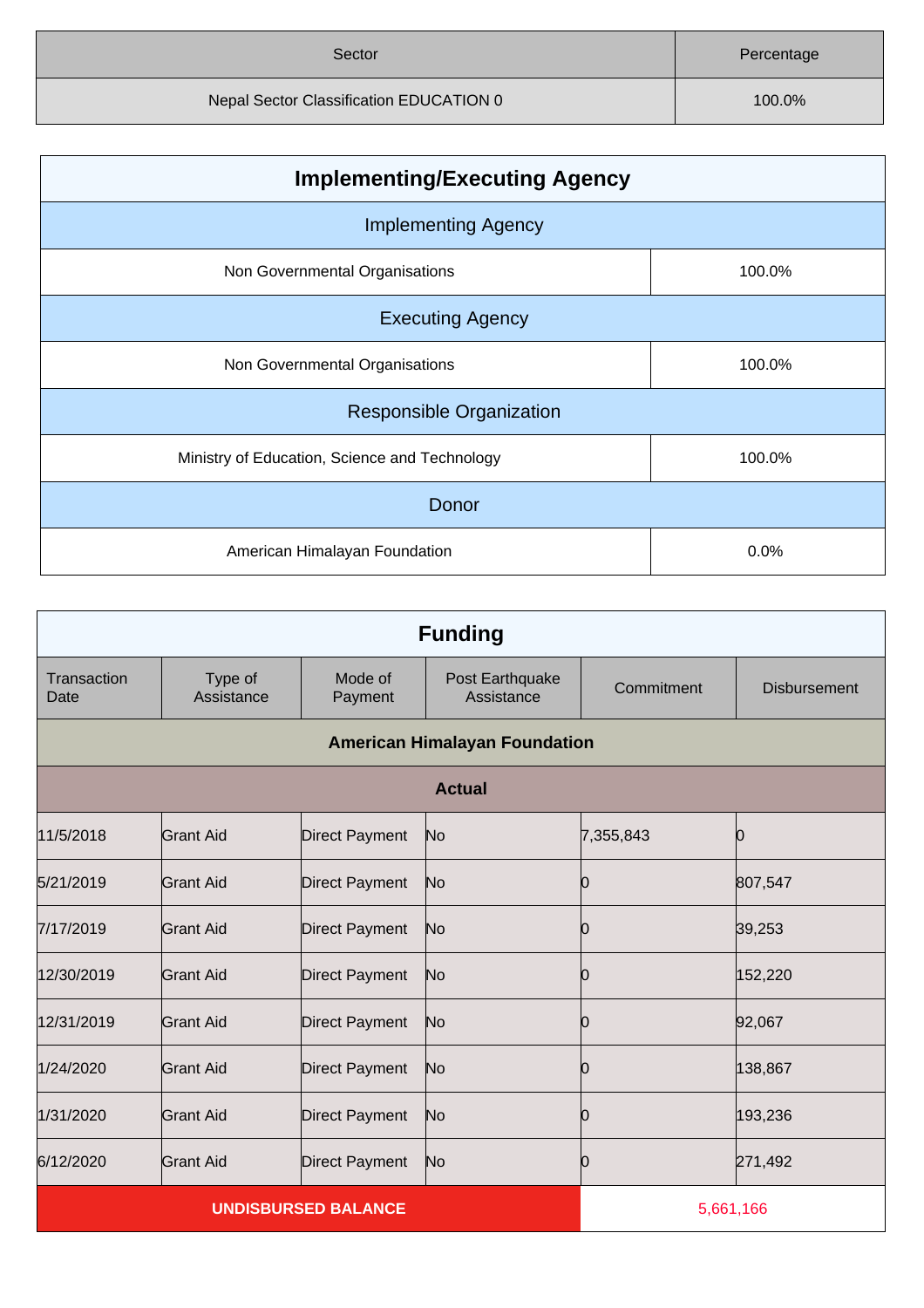| Transaction<br>Date        | Type of<br>Assistance                 | Mode of<br>Payment    | Post Earthquake<br>Assistance | Commitment | <b>Disbursement</b> |
|----------------------------|---------------------------------------|-----------------------|-------------------------------|------------|---------------------|
| 10/8/2020                  | <b>Grant Aid</b>                      | <b>Direct Payment</b> | No                            | Ю          | 186,754             |
| 11/8/2020                  | <b>Grant Aid</b>                      | <b>Direct Payment</b> | No                            | Ю          | 242,565             |
| 11/19/2020                 | <b>Grant Aid</b>                      | <b>Direct Payment</b> | No                            | Ю          | 16,640              |
| 1/18/2021                  | Grant Aid                             | <b>Direct Payment</b> | No                            | Ю          | 394,354             |
| 1/25/2021                  | Grant Aid                             | <b>Direct Payment</b> | No                            | 10         | 237,574             |
| 3/19/2021                  | <b>Grant Aid</b>                      | <b>Direct Payment</b> | No                            | 10         | 164,504             |
| 8/1/2021                   | <b>Grant Aid</b>                      | <b>Direct Payment</b> | No                            | Ю          | 310,406             |
| 8/18/2021                  | <b>Grant Aid</b>                      | <b>Direct Payment</b> | No                            | Ю          | 337,039             |
| 8/26/2021                  | <b>Grant Aid</b>                      | <b>Direct Payment</b> | No                            | Ю          | 106,184             |
| <b>Total</b>               |                                       |                       | 7,355,843                     | 3,690,691  |                     |
|                            | Total (American Himalayan Foundation) |                       |                               | 7,355,843  | 3,690,691           |
| <b>UNDISBURSED BALANCE</b> |                                       |                       | 3,665,152                     |            |                     |

## **Progress Achieved**

Progress Achieved:

Key Problems:

Steps Taken to Solve Problems: